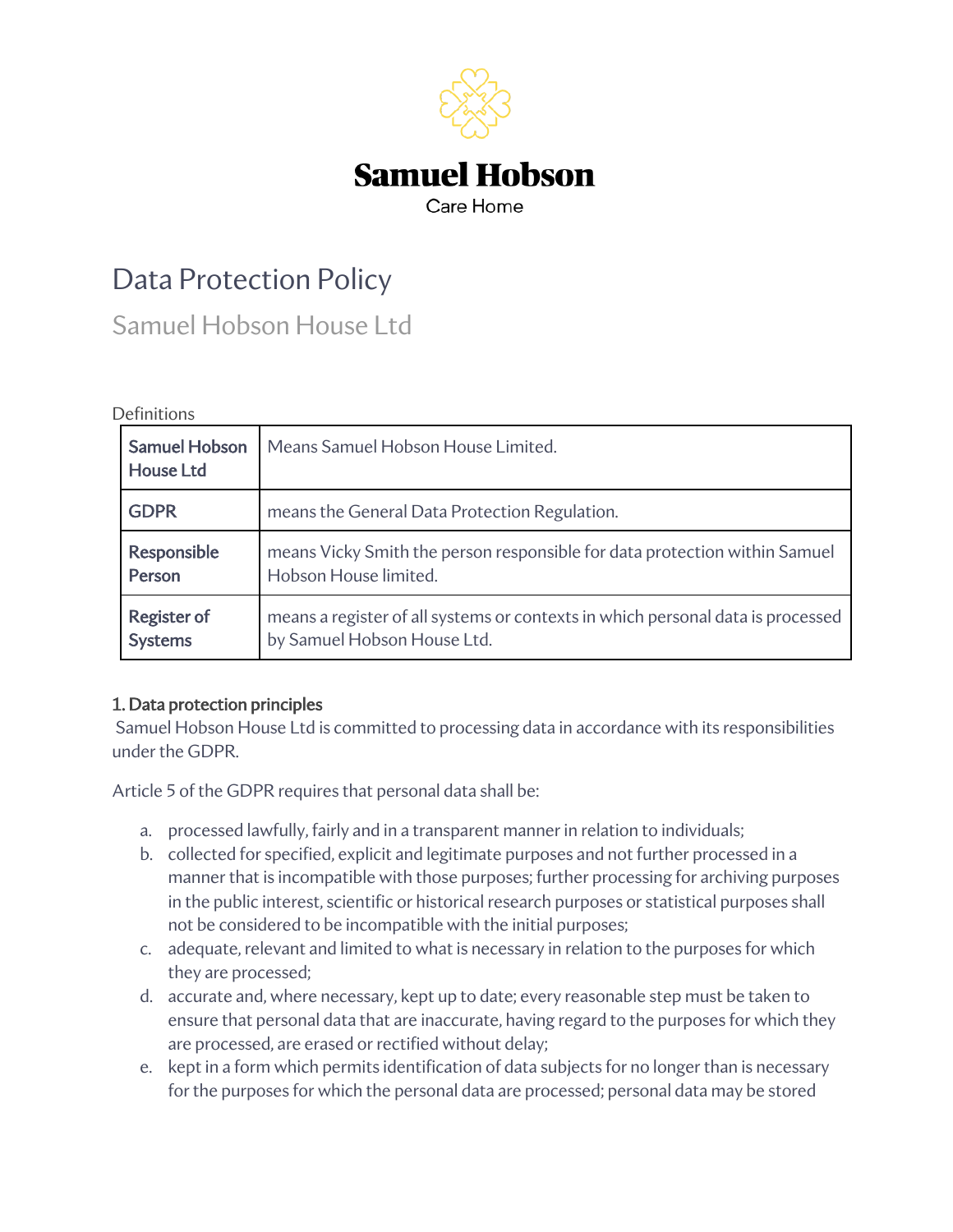

for longer periods insofar as the personal data will be processed solely for archiving purposes in the public interest, scientific or historical research purposes or statistical purposes subject to implementation of the appropriate technical and organisational measures required by the GDPR in order to safeguard the rights and freedoms of individuals; and

f. processed in a manner that ensures appropriate security of the personal data, including protection against unauthorised or unlawful processing and against accidental loss, destruction or damage, using appropriate technical or organisational measures."

#### 2. General provisions

- a. This policy applies to all personal data processed by Samuel Hobson House Ltd .
- b. The Responsible Person shall take responsibility for Samuel Hobson House Ltd ongoing compliance with this policy.
- c. This policy shall be reviewed at least annually.
- d. Samuel Hobson House Ltd is registered with the Information Commissioner's Office as an organisation that processes personal data, the registration number is ZA562185.

## 3. Lawful, fair and transparent processing

- a. To ensure its processing of data is lawful, fair and transparent, Samuel Hobson House Ltd shall maintain a Register of Systems.
- b. The Register of Systems shall be reviewed at least annually.
- c. Individuals have the right to access their personal data and any such requests made to the charity shall be dealt with in a timely manner.

## 4. Lawful purposes

- a. All data processed by Samuel Hobson House Ltd must be done on one of the following lawful bases: consent, contract, legal obligation, vital interests, public task or legitimate interests (see ICO guidance for more information).
- b. Samuel Hobson House Ltd shall note the appropriate lawful basis in the Register of Systems.
- c. Where consent is relied upon as a lawful basis for processing data, evidence of opt-in consent shall be kept with the personal data.
- d. Where communications are sent to individuals based on their consent, the option for the individual to revoke their consent should be clearly available and systems should be in place to ensure such revocation is reflected accurately in Samuel Hobson House Ltd systems.